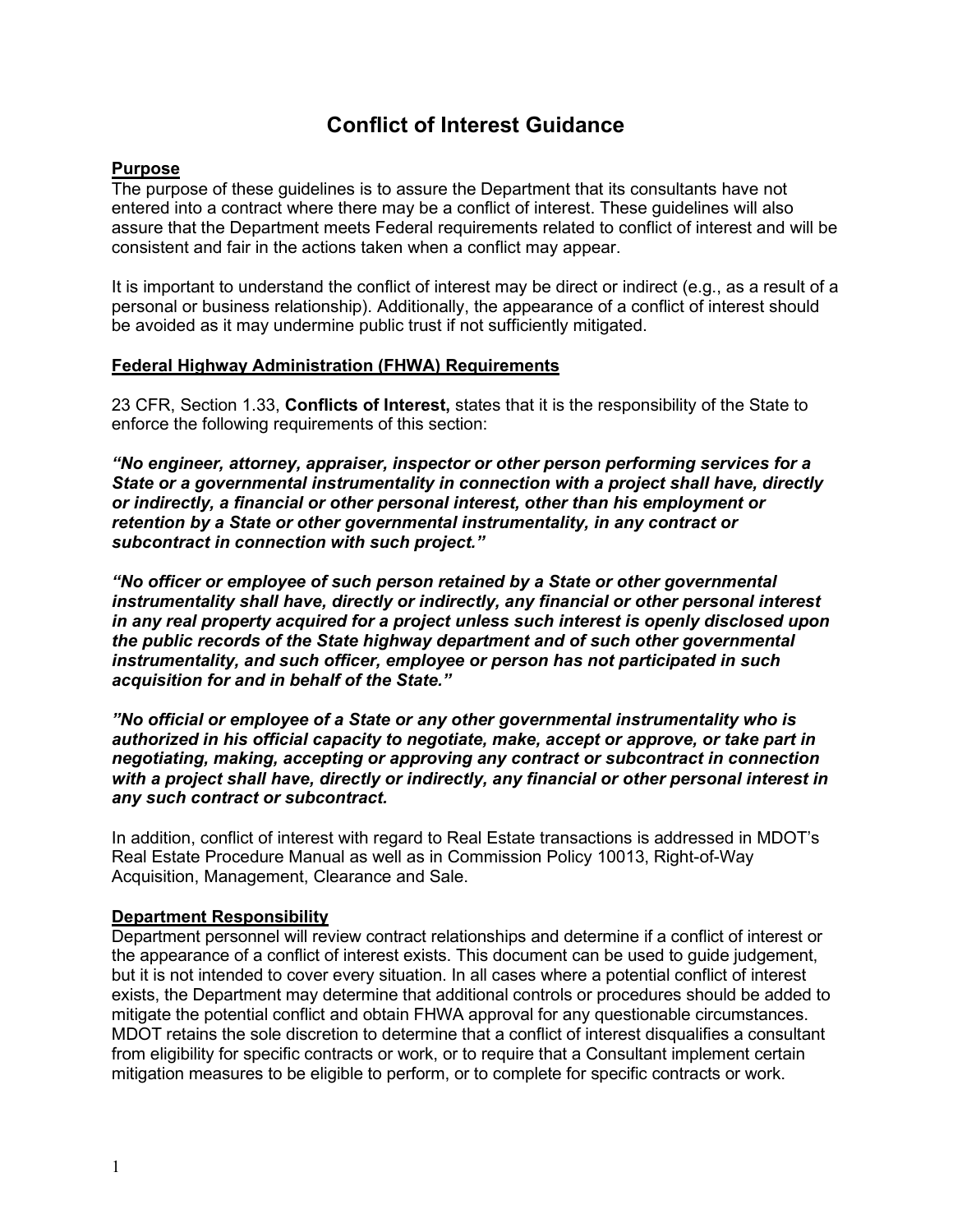## **Consultant Responsibility**

It is the responsibility of the consultant, throughout the life of a project/contract, to manage any avoidance or mitigation of conflict of interest or the appearance of a conflict of interest, and notify the Bureau of Finance & Administration Bureau Director (Bureau Director), for determination if new conflict of interest (or appearance thereof) exists. It is the responsibility of the consultant to detect and report any change in its conflict of interest status.

## **Examples of a Conflict of Interest**

The following are examples of relationships that are considered a conflict of interest. (Note, for all these situations, the services are provided on a particular project, not necessarily at the same time).

- 1. If the consultant or their affiliate works for the Department and the construction contractor on the same project.
- 2. If the consultant or their affiliate works for the Department and has assisted or represented an adversary interest in connection with the specific Michigan Department of Transportation (MDOT) project.
- 3. If the consultant or their affiliate provides both Real Estate acquisition and Appraisal services (an exception is when the acquisition is uncomplicated, less than \$10,000 and a Waiver Valuation can be used.)
- 4. If the consultant or their affiliate works for the department on more than one phase of the same project, they cannot be directly responsible for inspecting/reviewing work that they were responsible for on a previous phase of the project.
- 5. If the consultant or their affiliate is providing or will provide services to another business entity or organization that is involved with the same project.

#### **The following are examples where the Department will judge based on the circumstances whether a conflict of interest exists or not.**

- 1. If the consultant or their affiliate is the municipal, township, or county engineer on a project that involves that municipality, township, or county.
- 2. If the consultant or their affiliate works as a prime consultant for the Department and has also worked as a sub-consultant for another prime consultant on another phase of the same project.
- 3. If the consultant or their affiliate works for the Department on more than one phase of a project (i.e., Planning, Scoping, Early Preliminary Engineering, Design or Construction).

#### **The following is an example of a relationship that is generally not considered to be a conflict or the appearance of a conflict of interest.**

If the firm or their affiliate works for another interest, such as a contractor, but on separate projects.

## **Actions to be taken if a potential conflict is identified:**

**1. Prior to Proposal Submittal by Consultant.** If a consultant determines that there may be a conflict or the appearance of a conflict prior to submitting a proposal on an MDOT advertised project, they must submit, in writing, a detailed explanation of the potential conflict for review and determination by MDOT. This must be sent via email to the Bureau Director. The Bureau Director and additional MDOT leadership will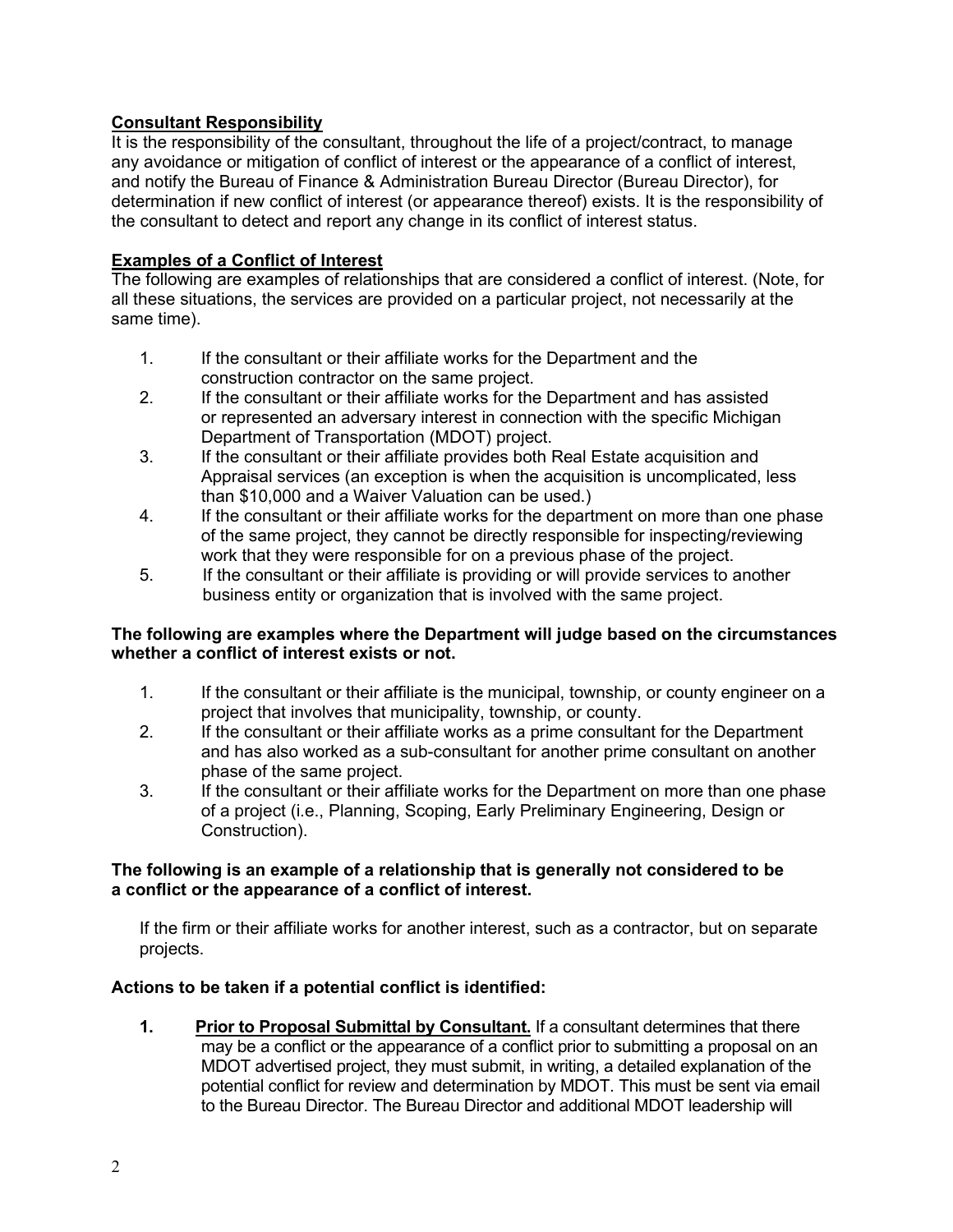review and determine if a conflict of interest exists. The consultant will be notified, in writing, of MDOT's determination. If it is determined a conflict of interest does exist, the consultant may change their involvement in the proposal to avoid or mitigate the conflict.

- **2. During selection.** The Consultant is required to complete MDOT Form 5100D, Conflict of Interest Statement, each time they submit a proposal. If it is noted by the Selection Team that a conflict or the appearance of a conflict of interests exists, the Selection Team will provide such information in writing to the Bureau Director. The Bureau Director, along with additional MDOT leadership, will determine if a conflict of interest exists. If it is determined a conflict of interest does exist, the consultant will be given the opportunity to avoid or mitigate the conflict. If the consultant cannot avoid, or mitigate the conflict, the proposal will be considered ineligible for selection and the consultant will be informed, in writing, of MDOT's determination. If it is determined a conflict does not exist, the proposal will be scored, and the selection will proceed as usual.
- **3.** After selection approval but prior to contract award. If it is noted by the Project Manager or the consultant that a conflict or the appearance of a conflict of interest exists, the Project Manager or the consultant will contact the Bureau Director, in writing, explaining the perceived conflict of interest. The Bureau Director, along with additional MDOT leadership will determine if a conflict exists. If it is determined that a conflict of interest does exist the consultant will be given the opportunity to avoid or mitigate the conflict. If the consultant cannot eliminate the conflict, negotiations will be terminated, and the next most qualified firm will be recommended for selection. The consultant will be notified, in writing, of MDOT's determination. A new selection approval will be processed through the Central Selection Review Team.
- **4. During the performance of the service.** If it is noted by the Project Manager or the consultant that a conflict or the appearance of a conflict of interest exists, the Project Manager or the consultant will contact the Bureau Director in writing explaining the perceived conflict of interest. The Bureau Director, along with additional MDOT leadership, will determine if a conflict exists. If it is determined that a conflict exists, the consultant will be given the opportunity to avoid, or mitigate the conflict. Based on the service, progress of work and potential risks, termination of contract or continuing with the service with full disclosure required by the firm and their affiliates may be required. The consultant will be notified, in writing, of MDOT's determination.

#### **Actions to be taken if the consultant is required to submit a mitigation plan as identified above:**

- 1. If a conflict of interest cannot be avoided and the consultant submits a mitigation plan, the mitigation plan will be submitted to the Bureau Director in writing.
- 2. It is expected that the consultant's mitigation plan will include detailed descriptions of the work that was performed, and is proposed to be performed, for each phase of a project. This description must include the vendor's level of authority in each phase, and whether they worked as a prime-contractor, sub-contractor, or for another agency involved with the project. The vendor must discuss how the work items are or are not related, identify all potential conflicts, and propose controls for how each potential conflict will be mitigated. Mitigation could include, but is not limited to, efforts such as limiting roles to only unrelated work, ensure there would be no